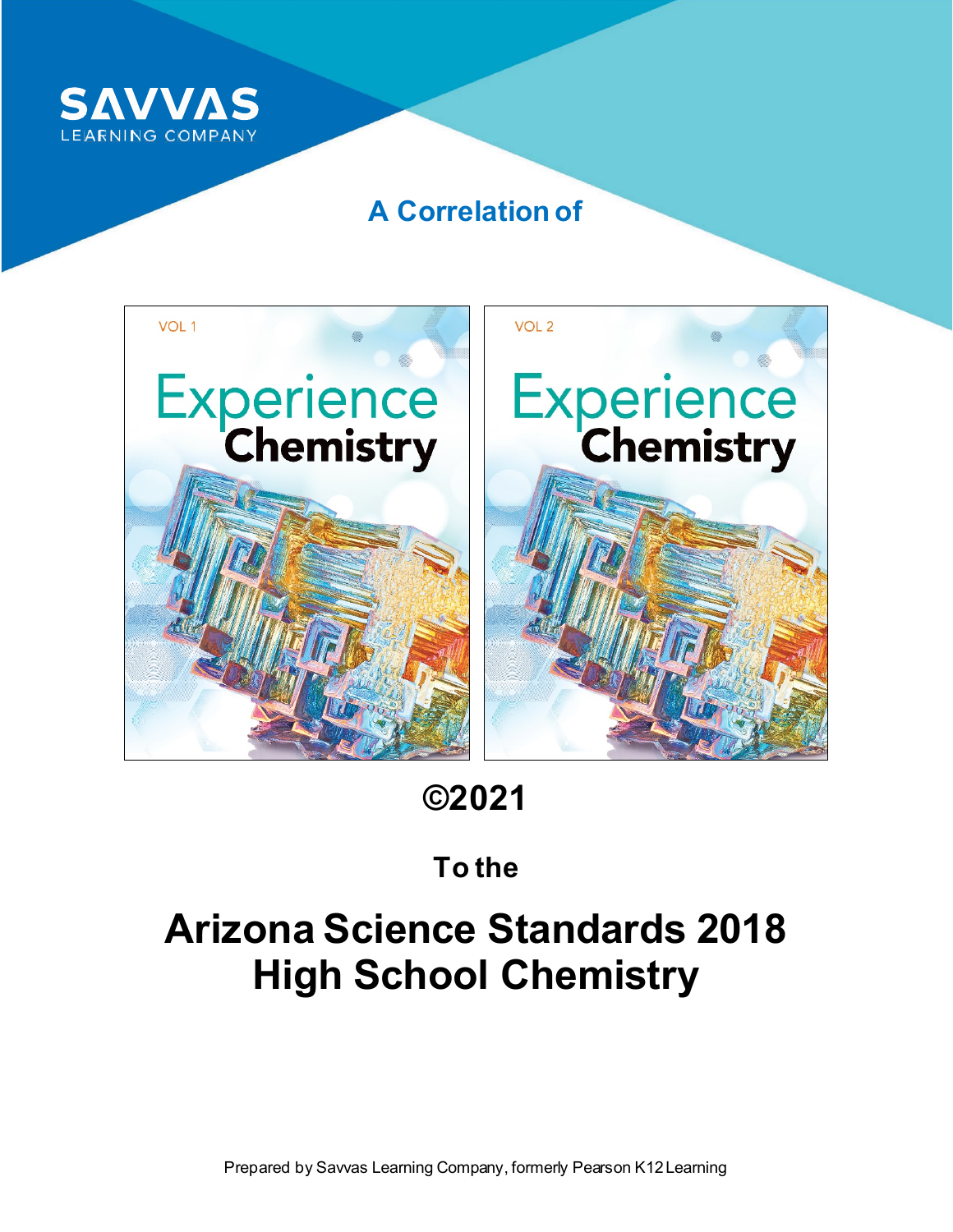#### **Introduction**

This document demonstrates how **Experience Chemistry ©2021** supports the Arizona Science Standards 2018 for High School Chemistry Correlation references include the Experience Notebook (Volumes 1 & 2), Teacher Guide, and online digital assets.

Savvas Learning Company is excited to introduce **Experience Chemistry!** From climate change, water quality, and the newest energy sources, to the foods we grow and eat, your students will experience chemistry like never before. The program uses cool, weird, and amazing phenomena to engage students in 3-D science. Give students an up-close, first-hand experience they'll never forget.

#### **Be the first to** *Experience It!*

Storylines are organized around a real-world Anchoring Phenomena that sparks student curiosity, gives a purpose to learning and connects chemistry concepts through a unifying unique occurrence. Students encounter everyday phenomena through Claims-Evidence Reasoning Exercises, Authentic Readings, STEM Projects, and Engineering Performance Tasks.

#### **Explore Phenomena with Flinn Scientific!**

**Experience Chemistry** and Flinn Scientific partner to deliver high-quality inquiry opportunities to chemistry classrooms. Lab Experiments, Engineering Challenges, Performance Tasks, Virtual Reality Simulations, and Lab Videos by Flinn Scientific immerse students in hands-on chemistry.

#### **Hands-On Labs**

• Assign student-friendly labs focused on real-world phenomena in every learning experience.

• Customize your lessons with four versions of every lab including Open-Ended, Guided, Shortened, and Advanced.

#### **Lab Videos**

• Background videos, demo videos and summary videos engage and connect students to the phenomena, prepare students and instructors for set-up and revisit concepts before assessments.

#### **Design Challenges and Performance Tasks**

• Students mimic the real-world activities of engineers as they define and solve problems and design, test and evaluate solutions.

• Students demonstrate mastery of three-dimensional learning at the end of every Investigation with a Performance-Based assessment.

#### **Lab Kits**

• Simplify lab set-up and solution preparation with time-saving lab kits.

#### **Virtual Reality**

• Immerse your students in 360º simulations that bring chemistry to life.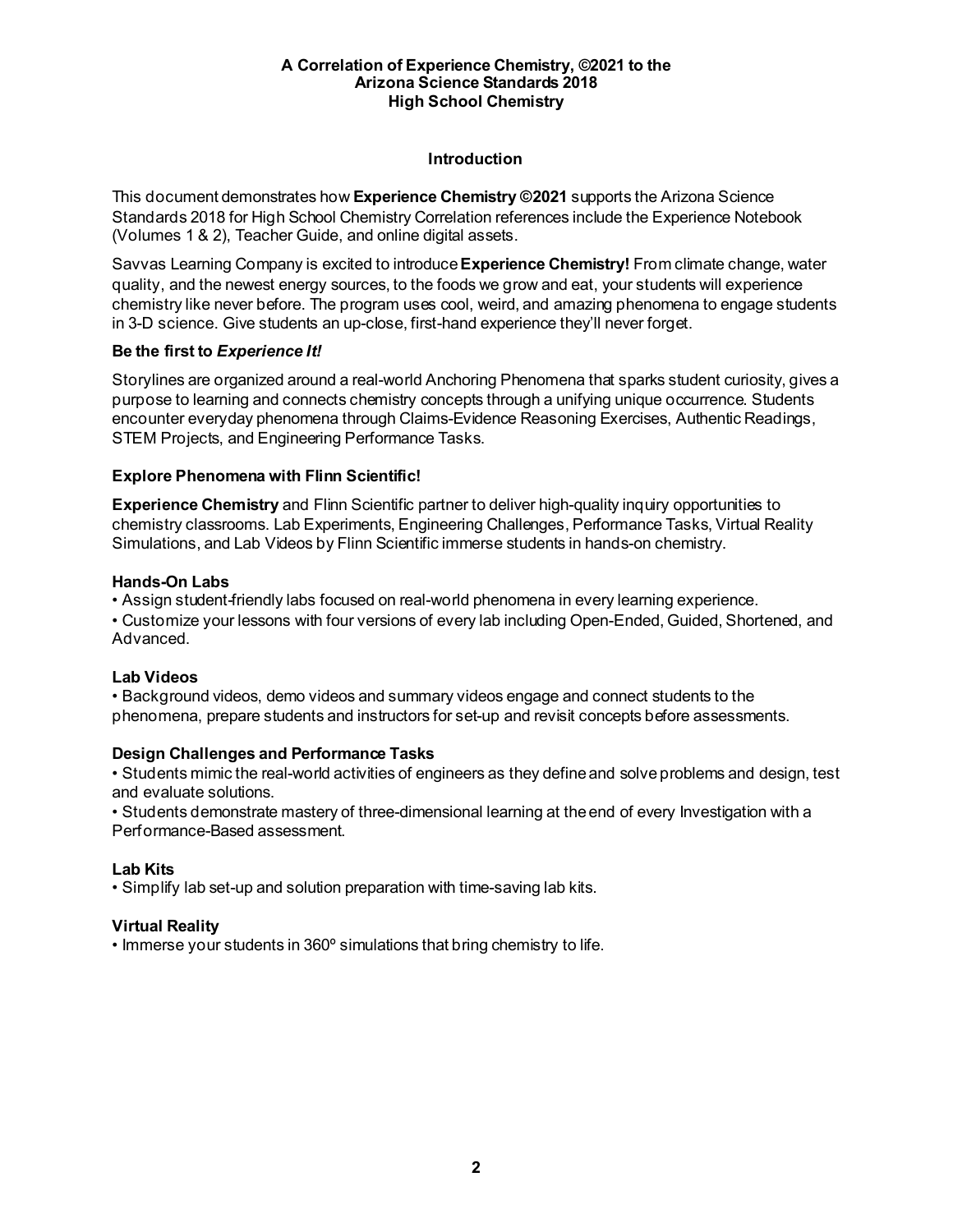#### **Table of Contents**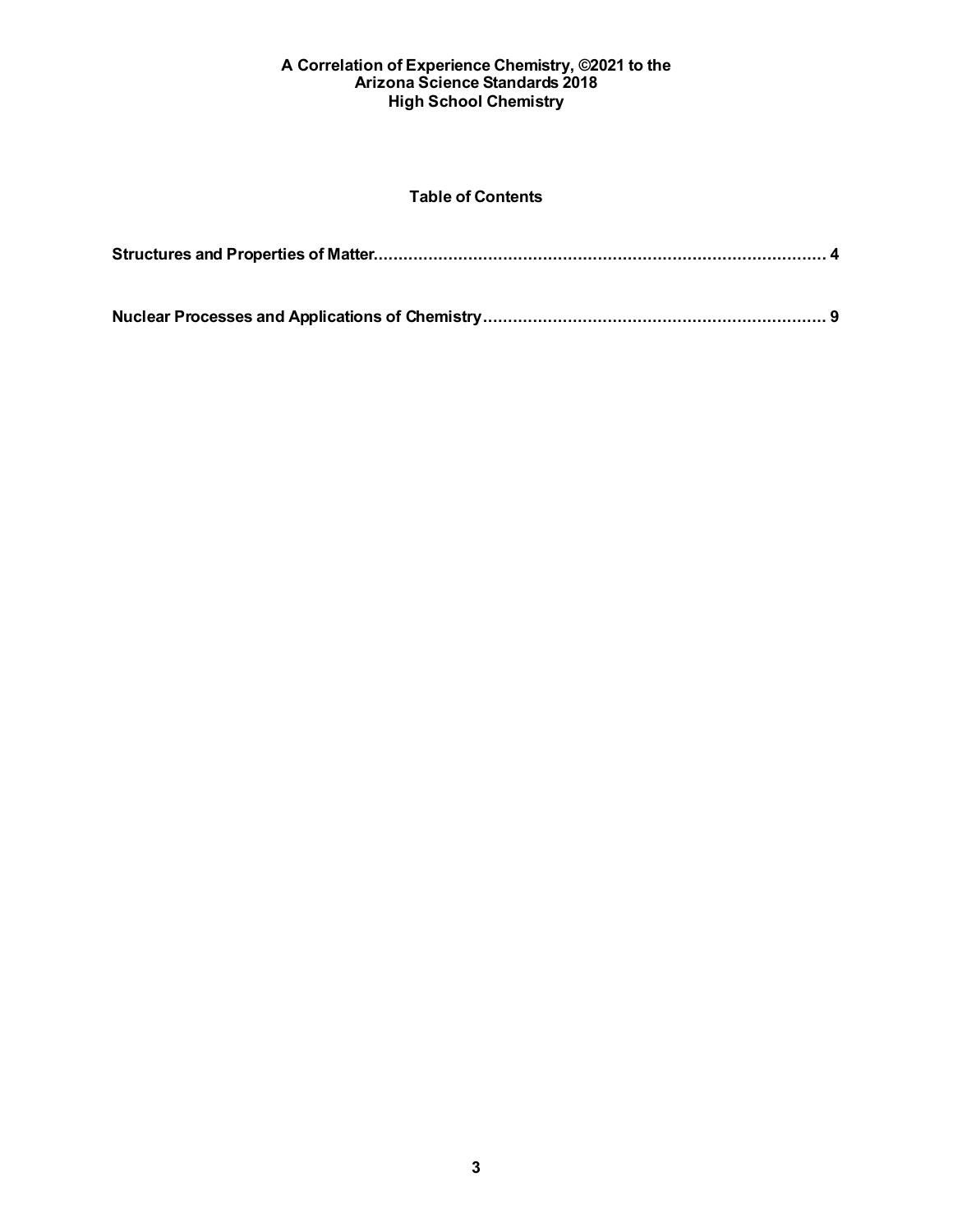<span id="page-3-0"></span>

| Arizona Science Standards 2018<br><b>High School Chemistry</b>                                                                                                                                                                        | <b>Experience Chemistry</b><br>©2021                                                                                                                                                                                                                                                                                                                                                                                                                                                                                                                                     |
|---------------------------------------------------------------------------------------------------------------------------------------------------------------------------------------------------------------------------------------|--------------------------------------------------------------------------------------------------------------------------------------------------------------------------------------------------------------------------------------------------------------------------------------------------------------------------------------------------------------------------------------------------------------------------------------------------------------------------------------------------------------------------------------------------------------------------|
| (HS.P1) All matter in the Universe is made of very small particles.                                                                                                                                                                   |                                                                                                                                                                                                                                                                                                                                                                                                                                                                                                                                                                          |
| <b>Structures and Properties of Matter</b>                                                                                                                                                                                            |                                                                                                                                                                                                                                                                                                                                                                                                                                                                                                                                                                          |
| (Essential HS.P1U1.1) Develop and use models<br>to explain the relationship of the structure of<br>atoms to patterns and properties observed in the<br>Periodic Table and describe how these models<br>are revised with new evidence. | <b>Experience Notebook, Vol. 1:</b><br>Visualizing the Atom, 12<br>Atomic Number, 13<br>Revisit Investigative Phenomenon, 21<br>The Quantum Mechanical Model, 28<br>The Shell Model Explained, 28<br>Patterns in Electron Configurations, 36-38<br>Valence Electrons, 39<br>Revisit Investigative Phenomenon, 40<br>The Modern Periodic Table, 46-48<br>Revisit Investigative Phenomenon, 49<br>The Periodic Table as a Predictive Model, 50-51                                                                                                                          |
|                                                                                                                                                                                                                                       | <b>Teacher Guide:</b><br><b>Inquiry Labs: Develop a Periodic Table, Periodic</b><br>Trends and Properties; Elemental Metals,<br>Nonmetals, and Metalloids; Evaluate the Bohr<br>Model of the Atom<br>Digital Activities: Periodic Properties; Predict<br><b>Reactivity Using Periodic Trends</b><br><b>Performance Based Assessments: Evaluate</b><br>Atomic Structure with Flame Tests; Gravimetric<br>Analysis of Periodic Trends                                                                                                                                      |
| (Plus HS+C.P1U1.1) Develop and use models to<br>demonstrate how changes in the number of<br>subatomic particles (protons, neutrons, electrons)<br>affect the identity, stability, and properties of the<br>element.                   | <b>Experience Notebook, Vol 1:</b><br>Atoms and Molecules, 6<br>Electron Configurations, 33<br>Patterns in Electron Configurations, 36-38<br>Valence Electrons, 39<br>The Modern Periodic Table, 46-48<br>Properties of Metals, 78-79<br>Delocalized Electrons, 141<br>Electrons in Metal, 141<br><b>Teacher Guide:</b><br>Inquiry Labs: Periodic Trends and Properties;<br>Elemental Metals, Nonmetals, and Metalloids<br>Digital Activities: Periodic Properties; Predict<br>Reactivity Using Periodic Trends; Electron<br><b>Configuration and Element Properties</b> |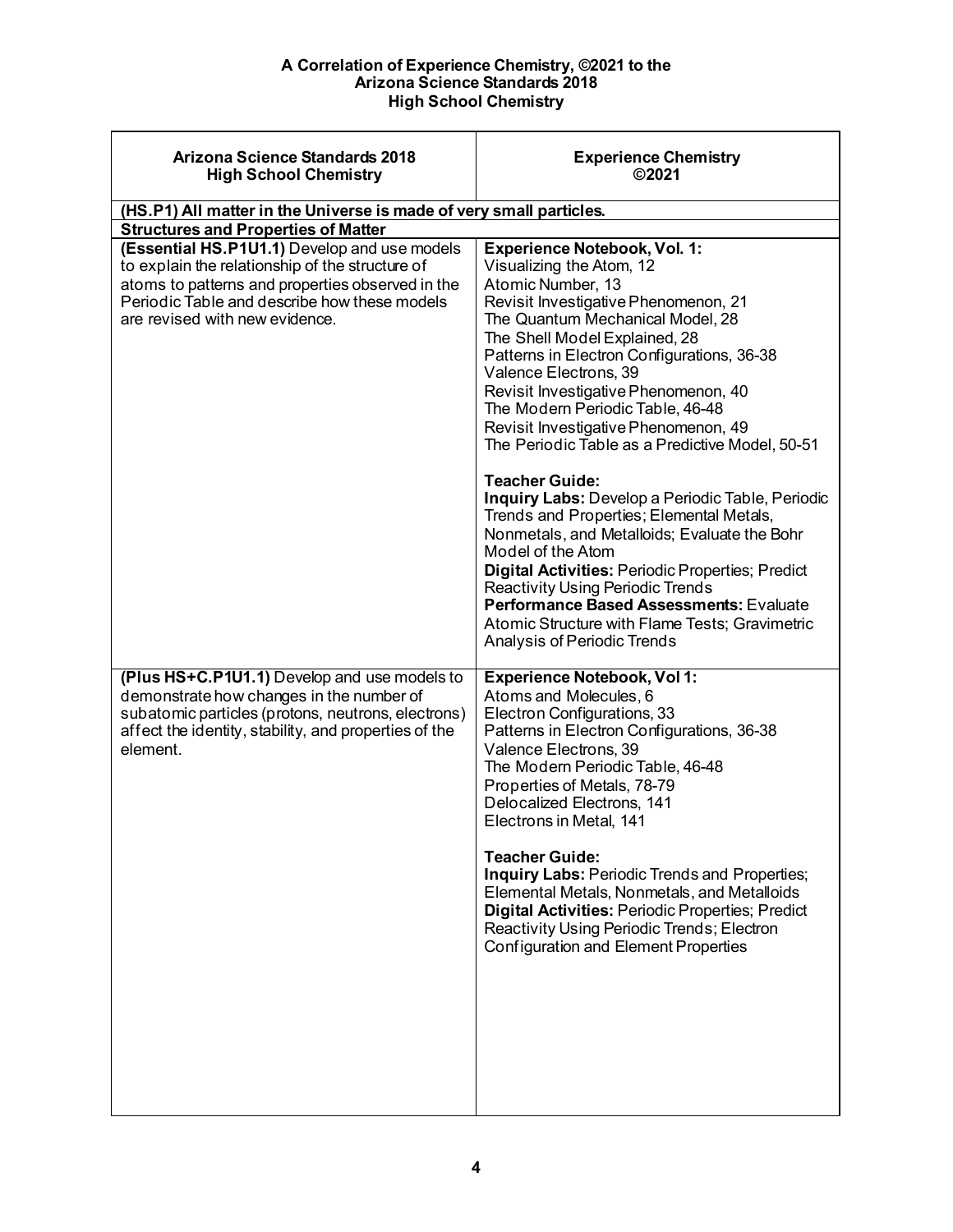| Arizona Science Standards 2018<br><b>High School Chemistry</b>                                                                                                                            | <b>Experience Chemistry</b><br>©2021                                                                                                                                                                                                                                                                                                                                                                                                                                                                                                                                                                                                                                                                                                                                    |
|-------------------------------------------------------------------------------------------------------------------------------------------------------------------------------------------|-------------------------------------------------------------------------------------------------------------------------------------------------------------------------------------------------------------------------------------------------------------------------------------------------------------------------------------------------------------------------------------------------------------------------------------------------------------------------------------------------------------------------------------------------------------------------------------------------------------------------------------------------------------------------------------------------------------------------------------------------------------------------|
| (Plus HS+C.P1U1.2) Obtain, evaluate, and<br>communicate the qualitative evidence supporting<br>claims about how atoms absorb and emit energy<br>in the form of electromagnetic radiation. | <b>Experience Notebook, Vol 1:</b><br>Atomic Emission Spectra, 22-23<br>The Bohr Model, 24-25<br>Revisit Investigative Phenomenon, 27, 40<br>Assessment, 41                                                                                                                                                                                                                                                                                                                                                                                                                                                                                                                                                                                                             |
|                                                                                                                                                                                           | <b>Experience Notebook, Vol 2:</b><br>Radiation: Absorption and Reradiation, 102<br>Carbon Dioxide and Methane, 104<br>Incoming and Outgoing Radiation, 105-106                                                                                                                                                                                                                                                                                                                                                                                                                                                                                                                                                                                                         |
|                                                                                                                                                                                           | <b>Teacher Guide:</b><br><b>Inquiry Labs: Evaluate Atomic Spectra</b><br><b>Digital Activities: Emission Spectra of Elements</b><br><b>Engineering Design Challenge: Design a</b><br>Spectroscope from Household Materials                                                                                                                                                                                                                                                                                                                                                                                                                                                                                                                                              |
| (Plus HS+C.P1U1.3) Analyze and interpret data<br>to develop and support an explanation for the<br>relationships between kinetic molecular theory<br>and gas laws.                         | <b>Experience Notebook, Vol 1:</b><br>Kinetic Theory and a Model for Gases, 112<br>Common Gases, 113<br><b>Experience Notebook, Vol 2:</b><br>Compressibility, 6<br>Gas Pressure and Amount of Gas, 7<br>Boyle's Law, 11<br>Sample Problem: Using Boyle's Law, 12<br>Charles's Law, 13<br>Sample Problem: Using Charles's Law, 14<br>Gay-Lussac's Law, 17-18<br>Combined Gas Law, 19<br>Ideal Gas Law, 23-25<br>Isobaric, Isovolumetric, and Isothermal<br>Processes, 26<br>Real Gases, 27-28<br><b>Teacher Guide:</b><br>Inquiry Labs: Relationships Between Gas<br>Variables; The Ideal Gas Law<br>Digital Activities: Explain Changes in Tire<br>Pressure; Gas Volume and Temperature; Relate<br>Gas Pressure and Temperature; Model the<br><b>Combined Gas Laws</b> |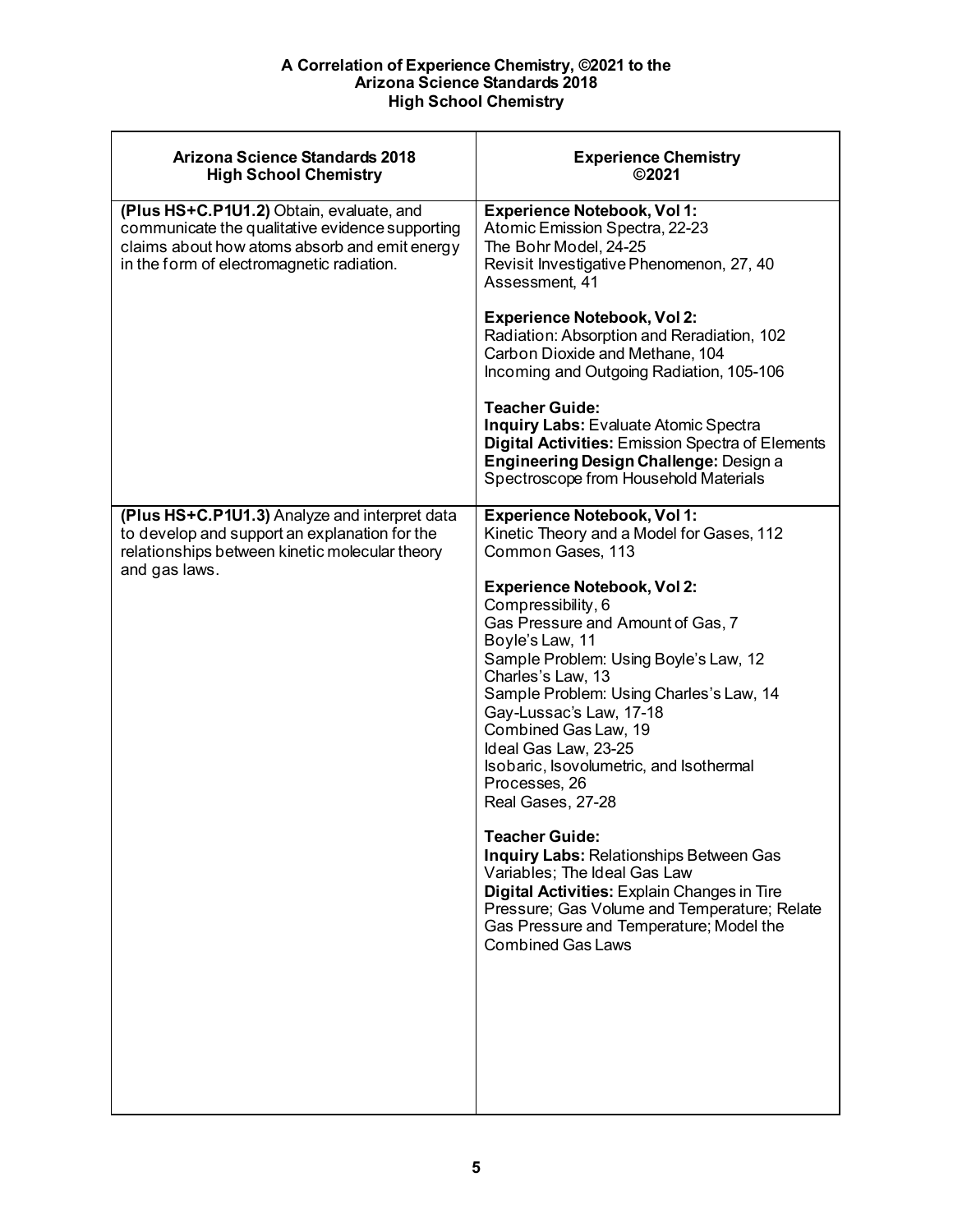| Arizona Science Standards 2018<br><b>High School Chemistry</b>                                                                                                                                     | <b>Experience Chemistry</b><br>©2021                                                                                                                                                                                                                                                                                                                                                                                                                                                                                                                                                                                                                                                                                                                                                                                                                                                                                                                                                                                                                                                                                                                           |
|----------------------------------------------------------------------------------------------------------------------------------------------------------------------------------------------------|----------------------------------------------------------------------------------------------------------------------------------------------------------------------------------------------------------------------------------------------------------------------------------------------------------------------------------------------------------------------------------------------------------------------------------------------------------------------------------------------------------------------------------------------------------------------------------------------------------------------------------------------------------------------------------------------------------------------------------------------------------------------------------------------------------------------------------------------------------------------------------------------------------------------------------------------------------------------------------------------------------------------------------------------------------------------------------------------------------------------------------------------------------------|
| <b>Chemical Reactions</b>                                                                                                                                                                          |                                                                                                                                                                                                                                                                                                                                                                                                                                                                                                                                                                                                                                                                                                                                                                                                                                                                                                                                                                                                                                                                                                                                                                |
| (Essential HS.P1U1.2) Develop and use models<br>for the transfer or sharing of electrons to predict<br>the formation of ions, molecules, and compounds<br>in both natural and synthetic processes. | <b>Experience Notebook, Vol. 1:</b><br>Coulomb's Law, 52<br>lonic Compounds, 72-73<br>Properties of Ionic Compounds, 74-75<br>Revisit Investigative Phenomenon, 76<br>Revisit Investigative Phenomenon, 80<br>Properties of Metals, 78-79<br>Types of Covalent Bonds, 84-85<br>Electronegativity and Bonding, 86-87<br>Van der Waals Forces, 91-92<br>Hydrogen Bonds, 93<br>Properties of Molecular Substances, 94-95<br>Liquids and Intermolecular Forces, 118-119<br>Solids and Attractive Force, 120-121<br>Properties of Ionic and Molecular Compounds, 138<br>Electrons in Metal, 141<br>Conductivity and Luster, 143<br>Surface Tension, 149-150<br>Electrolytes and Nonelectrolytes, 156<br><b>Inquiry Labs: Characteristics of lonic Bonds;</b><br>Investigate Metallic Bonds; Investigate Covalent<br>Bonds, Intermolecular Forces; Correlate Material<br>Properties and Bond Type; Melt Ionic and<br>Covalent Compounds; Modeling Metals,<br>Ceramics, and Polymers; Investigate Surface<br>Tension<br>Digital Activities: Intermolecular Forces in<br>Liquids<br><b>Performance-Based Assessments: Qualitative</b><br>Analysis and Chemical Bonding |
| (Essential HS.P1U1.3) Ask questions, plan, and<br>carry out investigations to explore the cause and<br>effect relationship between reaction rate factors.                                          | <b>Experience Notebook, Vol. 2:</b><br>Calculating Reaction Rates, 161<br>Effect of Concentration on Reaction Rates, 164<br>Effect of Temperature on Reaction Rate, 165<br>Effect of Particle Size on Reaction Rates, 166<br>Reaction Rate vs. Favorability, 182<br>Assessment, 191<br><b>Teacher Guide:</b><br><b>Inquiry Lab: Reaction Rates: lodine Clock</b><br><b>Digital Activity: Factors that Affect Reaction</b><br>Rate; Glow Sticks and Reaction Rate<br>Reaction Rates and Activation Energy; Reaction<br>Rate and Molecular Collisions<br>Performance Based Assessment: Reaction<br>Rates and Equilibrium                                                                                                                                                                                                                                                                                                                                                                                                                                                                                                                                         |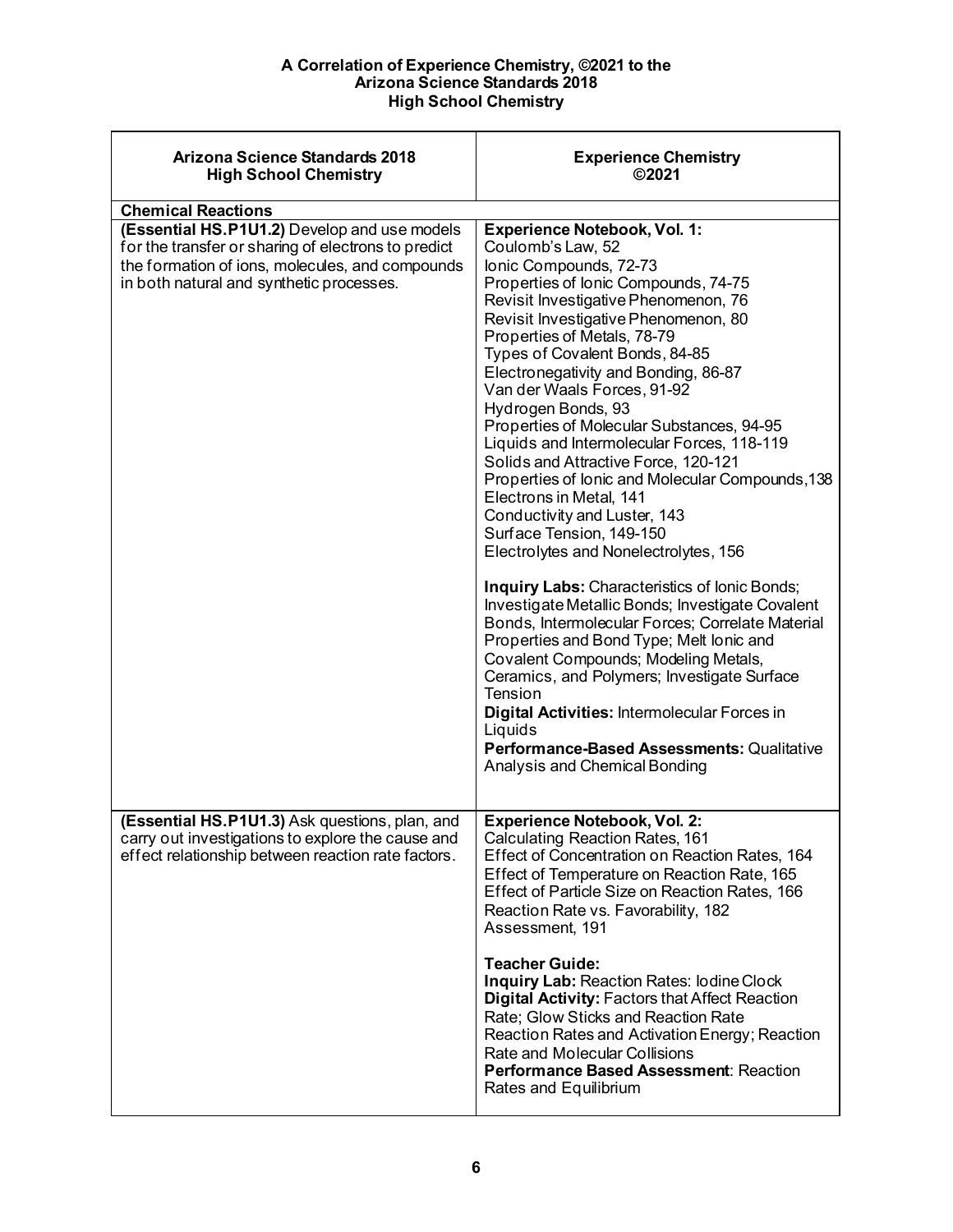| <b>Arizona Science Standards 2018</b><br><b>High School Chemistry</b>                                                                                                          | <b>Experience Chemistry</b><br>©2021                                                                                                                                                                                                                                                                                                                                                                                                                                                                                                                                                                                                                                                                                                                                                                                                 |
|--------------------------------------------------------------------------------------------------------------------------------------------------------------------------------|--------------------------------------------------------------------------------------------------------------------------------------------------------------------------------------------------------------------------------------------------------------------------------------------------------------------------------------------------------------------------------------------------------------------------------------------------------------------------------------------------------------------------------------------------------------------------------------------------------------------------------------------------------------------------------------------------------------------------------------------------------------------------------------------------------------------------------------|
| (Plus HS+C.P1U1.4) Develop and use models to<br>predict and explain forces within and between<br>molecules                                                                     | <b>Experience Notebook, Vol. 1:</b><br>Coulomb's Law, 52<br>Atomic Radius, 56-57<br>Ionic Bonds, 70-71<br>Ionic Compounds, 72-73<br>Revisit Investigative Phenomenon, 76<br>Properties of Metals, 78-79<br>Electronegativity and Bonding, 86-87<br>Geometry and Polar Molecules, 88-90<br>Van der Waals Forces, 91-92<br>Hydrogen Bonds, 93<br>Water and Hydrogen Bonding, 148-149<br><b>Experience Notebook, Vol. 2:</b><br>Strong and Weak Nuclear Forces, 361-362<br><b>Teacher Guide:</b><br>Inquiry Labs: Characteristics of Ionic Bonds;<br>Investigate Covalent Bonds<br><b>Digital Activities: lons and Electroplating</b>                                                                                                                                                                                                   |
| (Plus HS+C.P1U1.5) Plan and carry out<br>investigations to test predictions of the outcomes<br>of various reactions, based on patterns of physical<br>and chemical properties. | <b>Experience Notebook, Vol. 1:</b><br>Types of Reactions, 227<br>Combination Reactions, 228<br>Decomposition Reactions, 229<br>Sample Problem: Writing Chemical Equations for<br>Combination and Decomposition Reactions, 230<br>Sample Problem: Writing Chemical Equations for<br>Single-Replacement Reactions, 233<br>Double-Replacement Reactions, 234<br>Sample Problem: Writing Chemical Equations for<br>Double-Replacement Reactions, 235<br>Combustion Reactions, 236<br>Predicting the Products of Reactions, 238-239<br>Revisit Investigative Phenomenon, 240<br><b>Teacher Guide:</b><br>Inquiry Labs: Evaluate Chemical Reactions;<br>Predict Chemical Reactions; Explore Iron<br>Corrosion<br><b>Digital Activities: Classify Reactions and Predict</b><br>Their Products; Reactivity of Metals; Reaction<br>Reasoning |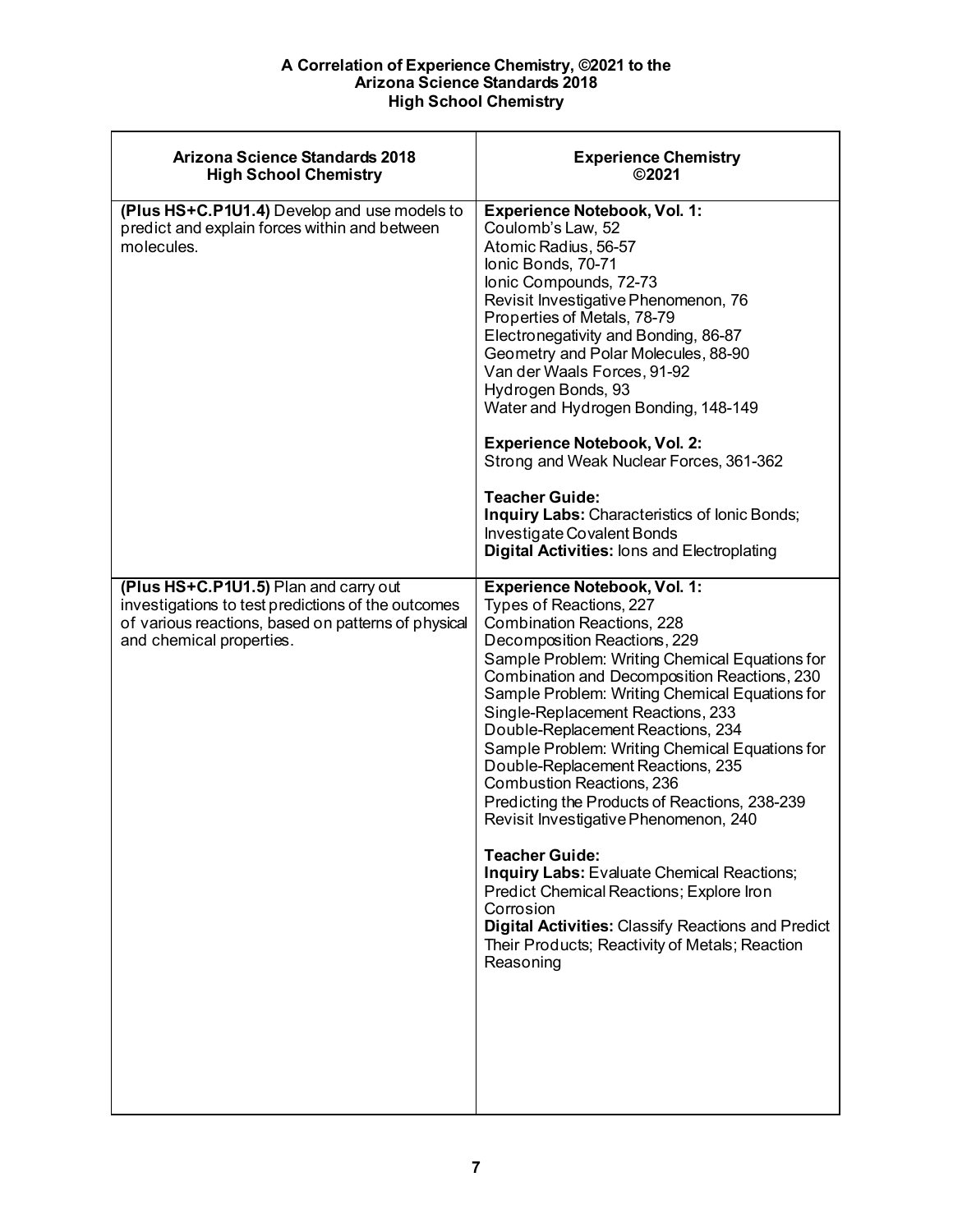| <b>Experience Chemistry</b><br>©2021                                                                                                                                                                                                                                                                                                                                                                                                                                                                                                                                                                                                                                                                                                                                                                                                                                                                                                                                                                                                                  |
|-------------------------------------------------------------------------------------------------------------------------------------------------------------------------------------------------------------------------------------------------------------------------------------------------------------------------------------------------------------------------------------------------------------------------------------------------------------------------------------------------------------------------------------------------------------------------------------------------------------------------------------------------------------------------------------------------------------------------------------------------------------------------------------------------------------------------------------------------------------------------------------------------------------------------------------------------------------------------------------------------------------------------------------------------------|
| <b>Experience Notebook, Vol. 1:</b><br>Formation of a Precipitate, 245<br>Predicting the Formation of a Precipitate, 246<br>Redox vs. Non-redox Reactions, 284<br><b>Inquiry Labs: Determination of Reaction Output:</b><br><b>Evaluate Chemical Reactions</b><br><b>Digital Activities: Classify Reactions and Predict</b><br>Their Products; Predict Whether a Precipitate Will<br>Form<br>Performance Based Assessments: Identify<br>Evidence of Chemical Reactions; Battery<br>Challenge<br>Engineering Design Challenges: Use                                                                                                                                                                                                                                                                                                                                                                                                                                                                                                                    |
| Equilibrium for a Commercial Application                                                                                                                                                                                                                                                                                                                                                                                                                                                                                                                                                                                                                                                                                                                                                                                                                                                                                                                                                                                                              |
| <b>Experience Notebook, Vol. 1:</b><br>SEP Use Mathematics, 193<br>SEP Use Mathematics, 195<br>CCC Structure and Function, 198<br>SEP Use Mathematics, 199<br>SEP Use Mathematics, 201<br>SEP Carrying out Investigations, 204<br>SEP Use Mathematics, 205<br>SEP Interpret Data, 208<br>SEP Develop a Model, 259<br>SEP Apply Mathematical Concepts, 261<br>SEP Interpret Data, 270<br>SEP Apply Mathematical Concepts, 272<br>SEP Construct an Explanation, 275<br>SEP Apply Mathematical Concepts, 276<br><b>Teacher Guide:</b><br>Inquiry Labs: Determine an Empirical Formula;<br>Preparation of Solutions; Identify Unknowns<br>Through Stoichiometry; Determination of Reaction<br>Output<br>Digital Activities: Introduction to STP; PhET<br>Simulation: Balancing Chemical Equations; Virtual<br>Reality Experience: Stoichiometry; Animation:<br><b>Stoichiometry Calculations</b><br><b>Engineering Design Challenge: An Empirical</b><br>Formula Challenge<br>Performance Based Assessments: Analysis of<br><b>Basic Copper Carbonate</b> |
|                                                                                                                                                                                                                                                                                                                                                                                                                                                                                                                                                                                                                                                                                                                                                                                                                                                                                                                                                                                                                                                       |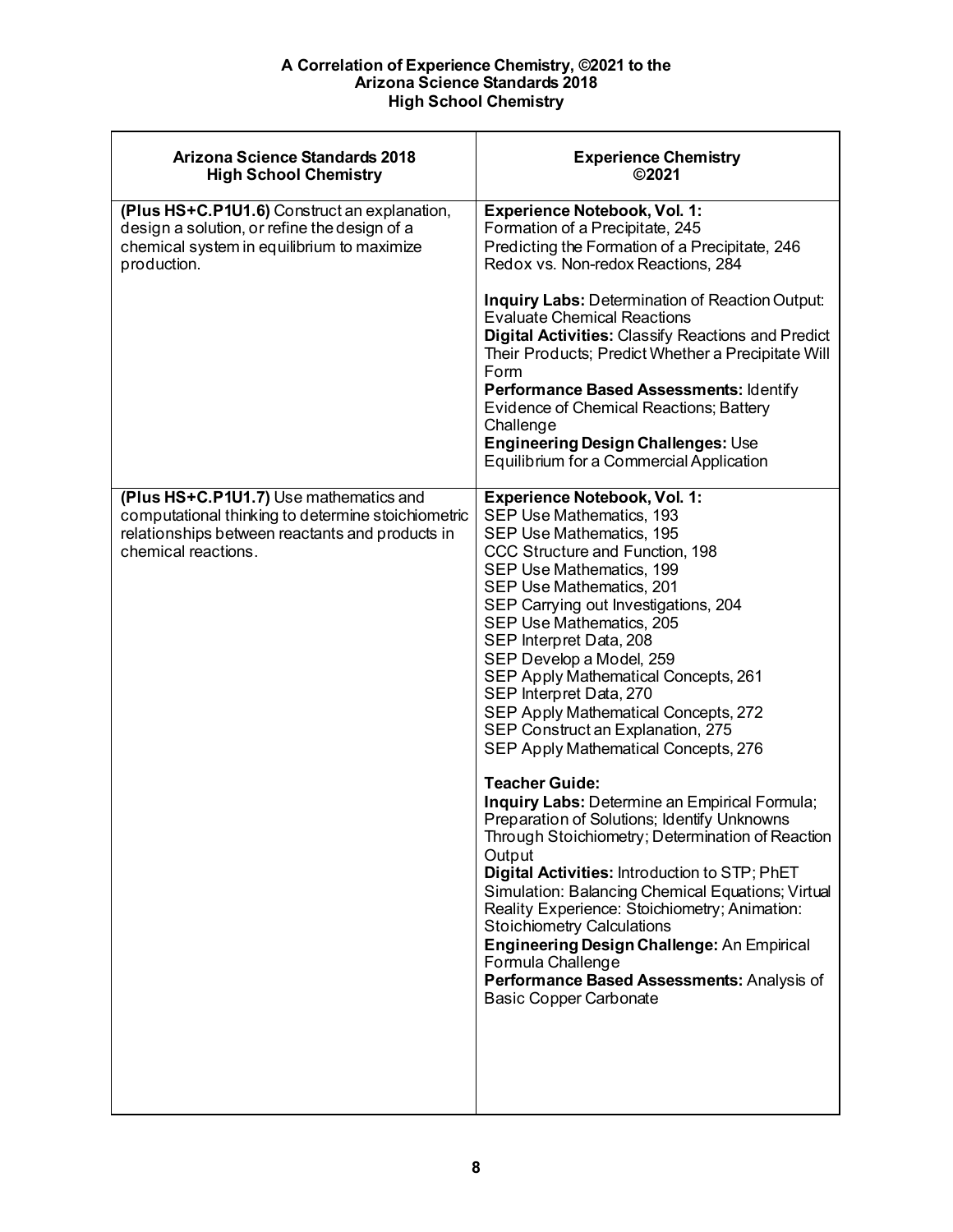<span id="page-8-0"></span>

| <b>Arizona Science Standards 2018</b><br><b>High School Chemistry</b>                                                                                                                                                        | <b>Experience Chemistry</b><br>©2021                                                                                                                                                                                                                                                                                                                                                                                                                                                                                                                                                                                                                                                                                                                                                                                                                                                                                                                                                                                                                                                                                  |
|------------------------------------------------------------------------------------------------------------------------------------------------------------------------------------------------------------------------------|-----------------------------------------------------------------------------------------------------------------------------------------------------------------------------------------------------------------------------------------------------------------------------------------------------------------------------------------------------------------------------------------------------------------------------------------------------------------------------------------------------------------------------------------------------------------------------------------------------------------------------------------------------------------------------------------------------------------------------------------------------------------------------------------------------------------------------------------------------------------------------------------------------------------------------------------------------------------------------------------------------------------------------------------------------------------------------------------------------------------------|
| <b>Nuclear Processes and Applications of Chemistry</b>                                                                                                                                                                       |                                                                                                                                                                                                                                                                                                                                                                                                                                                                                                                                                                                                                                                                                                                                                                                                                                                                                                                                                                                                                                                                                                                       |
| (Essential HS.P1U3.4) Obtain, evaluate, and<br>communicate information about how the use of<br>chemistry related technologies have had positive<br>and negative ethical, social, economic, and/or<br>political implications. | <b>Experience Notebook, Vol. 2:</b><br>Human Impacts on the Earth System, 53-54<br>Climate and Humans, 93-95<br>Sources of Anthropogenic Carbon, 120-121<br>Impact on the Biosphere, 138-139<br>Solving Global Warming, 144-145<br>Sustainability, 151-152<br>The Chemical Industry, 405-406<br>Challenges for Chemical Production, 407<br>Supply: Finite Resources, 408-409<br>Demand: Human Population and Consumerism,<br>410<br>Environmental Impacts of Chemical Industries,<br>412<br>Chemical Disasters, 414<br>A Greener Vision for Chemistry, 415<br><b>Teacher Guide:</b><br><b>Inquiry Labs: Toxicity of Road Deicers, How to</b><br>Recycle Polylactic Acid Plastics<br><b>Engineering Design Challenges: Evaluate</b><br>Metals for a Commercial Application, Building a<br>Better Bike, Water Purification, Design a Model of<br>Ocean Acidification, Plastic from Biowaste<br>Performance-Based Assessment: Prepare and<br><b>Characterize Biodiesel</b><br>Problem-Based Learning: The Chemistry of<br>Cooking, Water as a Greenhouse Gas, Reducing<br>Carbon Footprints, Sustainable Off-Grid Energy |